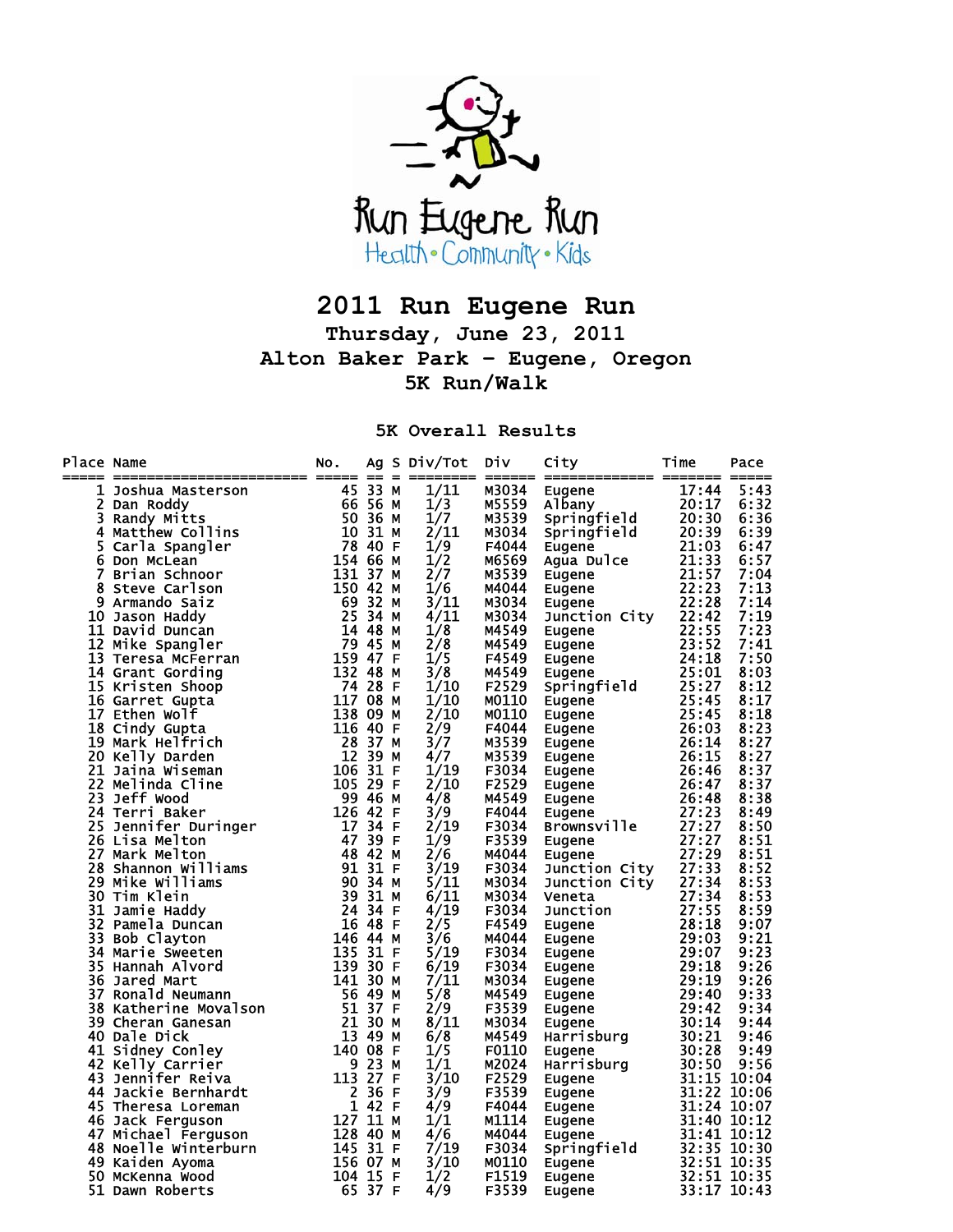|                                                                                                                                                                                                                                                          |                                                                                                        | 1/1          | M2529          |                                                     | Springfield 34:01 10:57<br>Eugene 34:18 11:03<br>Eugene 34:18 11:03<br>Eugene 34:50 11:13<br>Eugene 34:50 11:11<br>Eugene 34:55 11:11<br>Eugene 34:55 11:15<br>Eugene 34:56 11:15<br>Monroe 35:25 11:24<br>Monroe 35:25 11:24<br>Eugene 36:00 11:3 |
|----------------------------------------------------------------------------------------------------------------------------------------------------------------------------------------------------------------------------------------------------------|--------------------------------------------------------------------------------------------------------|--------------|----------------|-----------------------------------------------------|----------------------------------------------------------------------------------------------------------------------------------------------------------------------------------------------------------------------------------------------------|
|                                                                                                                                                                                                                                                          |                                                                                                        | 9/11         | M3034          |                                                     |                                                                                                                                                                                                                                                    |
|                                                                                                                                                                                                                                                          |                                                                                                        | 1/1          | F1114          |                                                     |                                                                                                                                                                                                                                                    |
| 52 Brian Shoop<br>173 27 Prim Shoop<br>173 27 Prim Gadman<br>174 Ellison Brooks<br>181 Stebecca whittaker<br>187 37 Stebecca whittaker<br>187 37 37 20 111 Fig. 120 112 120 112<br>187 37 Bonnie Brown<br>194 42 26 7 57 22 22 23 22 23 22<br>66         |                                                                                                        | 5/7          | M3539          |                                                     |                                                                                                                                                                                                                                                    |
|                                                                                                                                                                                                                                                          |                                                                                                        | 5/9          | F3539          |                                                     |                                                                                                                                                                                                                                                    |
|                                                                                                                                                                                                                                                          |                                                                                                        | 5/6          | M4044          |                                                     |                                                                                                                                                                                                                                                    |
|                                                                                                                                                                                                                                                          |                                                                                                        | 4/10         | F2529          |                                                     |                                                                                                                                                                                                                                                    |
|                                                                                                                                                                                                                                                          |                                                                                                        | 1/3          | F2024          |                                                     |                                                                                                                                                                                                                                                    |
|                                                                                                                                                                                                                                                          |                                                                                                        | 2/3          | F2024          |                                                     |                                                                                                                                                                                                                                                    |
|                                                                                                                                                                                                                                                          |                                                                                                        | 6/7          | M3539          |                                                     |                                                                                                                                                                                                                                                    |
|                                                                                                                                                                                                                                                          |                                                                                                        | 5/10         | F2529          |                                                     |                                                                                                                                                                                                                                                    |
|                                                                                                                                                                                                                                                          |                                                                                                        |              |                |                                                     |                                                                                                                                                                                                                                                    |
|                                                                                                                                                                                                                                                          |                                                                                                        | 8/19<br>9/19 | F3034          |                                                     |                                                                                                                                                                                                                                                    |
|                                                                                                                                                                                                                                                          |                                                                                                        |              | F3034          |                                                     |                                                                                                                                                                                                                                                    |
|                                                                                                                                                                                                                                                          |                                                                                                        | 6/10         | F2529          |                                                     |                                                                                                                                                                                                                                                    |
|                                                                                                                                                                                                                                                          |                                                                                                        | 10/19        | F3034          |                                                     |                                                                                                                                                                                                                                                    |
|                                                                                                                                                                                                                                                          |                                                                                                        | 6/9          | F3539          |                                                     |                                                                                                                                                                                                                                                    |
|                                                                                                                                                                                                                                                          |                                                                                                        | 7/7          | M3539          |                                                     |                                                                                                                                                                                                                                                    |
|                                                                                                                                                                                                                                                          |                                                                                                        | 10/11        | M3034          |                                                     |                                                                                                                                                                                                                                                    |
|                                                                                                                                                                                                                                                          |                                                                                                        | 11/19        | F3034          |                                                     |                                                                                                                                                                                                                                                    |
|                                                                                                                                                                                                                                                          |                                                                                                        | 7/10         | F2529          |                                                     |                                                                                                                                                                                                                                                    |
|                                                                                                                                                                                                                                                          |                                                                                                        | 3/5          | F4549          |                                                     |                                                                                                                                                                                                                                                    |
|                                                                                                                                                                                                                                                          |                                                                                                        | 4/10         | M0110          | Pleasant Hill                                       | 46:20 14:55                                                                                                                                                                                                                                        |
|                                                                                                                                                                                                                                                          |                                                                                                        | 11/11        | M3034          | Veneta                                              | 46:21 14:56                                                                                                                                                                                                                                        |
|                                                                                                                                                                                                                                                          |                                                                                                        | 2/5          | F0110          | Eugene                                              | 46:22 14:56                                                                                                                                                                                                                                        |
|                                                                                                                                                                                                                                                          |                                                                                                        | 2/3          | M5559          | Eugene                                              | 46:24 14:56                                                                                                                                                                                                                                        |
|                                                                                                                                                                                                                                                          |                                                                                                        | 12/19        | F3034          | Eugene                                              | 46:24 14:57                                                                                                                                                                                                                                        |
|                                                                                                                                                                                                                                                          |                                                                                                        | 2/2          | F1519          | Eugene                                              | 46:28 14:58                                                                                                                                                                                                                                        |
|                                                                                                                                                                                                                                                          |                                                                                                        | 3/5          | F0110          | Eugene                                              | 46:30 14:58                                                                                                                                                                                                                                        |
|                                                                                                                                                                                                                                                          |                                                                                                        | 7/9          | F3539          | Eugene<br>Eugene<br>Eugene<br>Eugene<br>Eugene      | 47:09 15:11                                                                                                                                                                                                                                        |
|                                                                                                                                                                                                                                                          |                                                                                                        | 5/10         | M0110          |                                                     | 47:19 15:14                                                                                                                                                                                                                                        |
|                                                                                                                                                                                                                                                          |                                                                                                        | 7/8          | M4549          |                                                     | 47:27 15:17                                                                                                                                                                                                                                        |
|                                                                                                                                                                                                                                                          |                                                                                                        | 13/19        | F3034          |                                                     | 48:12 15:31                                                                                                                                                                                                                                        |
|                                                                                                                                                                                                                                                          |                                                                                                        | 14/19        | F3034          |                                                     | 48:13 15:31                                                                                                                                                                                                                                        |
|                                                                                                                                                                                                                                                          |                                                                                                        | 5/9          | F4044          |                                                     | Pleasant Hill 48:50 15:43                                                                                                                                                                                                                          |
|                                                                                                                                                                                                                                                          |                                                                                                        | 15/19        | F3034          | Eugene                                              | 48:51 15:44                                                                                                                                                                                                                                        |
|                                                                                                                                                                                                                                                          |                                                                                                        | 6/10         | M0110          | Pleasant Hill                                       | 48:52 15:44                                                                                                                                                                                                                                        |
|                                                                                                                                                                                                                                                          |                                                                                                        | 7/10         | M0110          | Eugene                                              | 48:54 15:45                                                                                                                                                                                                                                        |
|                                                                                                                                                                                                                                                          |                                                                                                        | 1/8          | F5559          | Eugene                                              | 49:00 15:47                                                                                                                                                                                                                                        |
|                                                                                                                                                                                                                                                          |                                                                                                        | 2/8          | F5559          | Eugene                                              | 49:00 15:47                                                                                                                                                                                                                                        |
|                                                                                                                                                                                                                                                          |                                                                                                        | 3/8          | F5559          | Eugene                                              | 49:01 15:47                                                                                                                                                                                                                                        |
|                                                                                                                                                                                                                                                          |                                                                                                        | 4/5          | F0110          | Eugene                                              | 49:46 16:02                                                                                                                                                                                                                                        |
|                                                                                                                                                                                                                                                          |                                                                                                        | 8/9          | F3539          | Eugene                                              | 49:51 16:03                                                                                                                                                                                                                                        |
|                                                                                                                                                                                                                                                          |                                                                                                        | 16/19        | F3034          |                                                     |                                                                                                                                                                                                                                                    |
|                                                                                                                                                                                                                                                          |                                                                                                        | 6/9          | F4044          |                                                     |                                                                                                                                                                                                                                                    |
|                                                                                                                                                                                                                                                          |                                                                                                        | 8/10         | M0110          |                                                     | Eugene<br>Eugene 49:52 16:03<br>Eugene 49:52 16:04<br>Eugene 51:57 16:44<br>Eugene 51:59 16:44<br>Eugene 53:09 17:07<br>Creswell 53:10 17:07<br>Eugene 53:10 17:07<br>Eugene 53:10 17:07<br>Eugene 54:02 17:24                                     |
|                                                                                                                                                                                                                                                          |                                                                                                        |              | M4044          |                                                     |                                                                                                                                                                                                                                                    |
|                                                                                                                                                                                                                                                          |                                                                                                        | 6/6          |                |                                                     |                                                                                                                                                                                                                                                    |
|                                                                                                                                                                                                                                                          |                                                                                                        | 17/19        | F3034          |                                                     |                                                                                                                                                                                                                                                    |
|                                                                                                                                                                                                                                                          |                                                                                                        | 7/9          | F4044<br>F2529 |                                                     |                                                                                                                                                                                                                                                    |
|                                                                                                                                                                                                                                                          |                                                                                                        | 8/10         |                |                                                     |                                                                                                                                                                                                                                                    |
|                                                                                                                                                                                                                                                          |                                                                                                        | 5/5          | <b>F0110</b>   | Eugene                                              |                                                                                                                                                                                                                                                    |
| 102 Brianne Jenkins                                                                                                                                                                                                                                      | 151 28 F                                                                                               | 9/10         | F2529          | Springfield                                         | 54:03 17:24                                                                                                                                                                                                                                        |
| 103 Bob Ledoux                                                                                                                                                                                                                                           | 40 65 M                                                                                                | 2/2          | м6569          | Eugene                                              | 54:13 17:27                                                                                                                                                                                                                                        |
| 104 Mary Ledoux                                                                                                                                                                                                                                          | 42 57 F<br>$\begin{array}{r} 42.37 \\ 4.56 \text{ F} \\ 6.34 \text{ F} \\ 88.56 \text{ F} \end{array}$ | 4/8          | F5559          | Eugene                                              | 54:13 17:27                                                                                                                                                                                                                                        |
| 105 Katrina Boytz                                                                                                                                                                                                                                        |                                                                                                        | 5/8          | F5559          | Eugene                                              | 54:21 17:30                                                                                                                                                                                                                                        |
| 106 Tracy Cairo                                                                                                                                                                                                                                          |                                                                                                        | 18/19        | F3034          | Junction City                                       | 54:22 17:30                                                                                                                                                                                                                                        |
| 107 Mary Williams                                                                                                                                                                                                                                        |                                                                                                        | 6/8          | F5559          | Eugene                                              | 54:45 17:38                                                                                                                                                                                                                                        |
| 108 Rene Speer                                                                                                                                                                                                                                           | 80 56 F                                                                                                | 7/8          | F5559          | Eugene                                              | 54:45 17:38                                                                                                                                                                                                                                        |
| 109 Kandice Lemhouse 147 28 F                                                                                                                                                                                                                            |                                                                                                        | <b>10/10</b> | F2529          | Eugene                                              | 54:46 17:38                                                                                                                                                                                                                                        |
|                                                                                                                                                                                                                                                          | 43 49 F                                                                                                | 4/5          | F4549          | Eugene<br>Eugene                                    | 54:54 17:41                                                                                                                                                                                                                                        |
|                                                                                                                                                                                                                                                          |                                                                                                        | 19/19        | F3034          |                                                     | 54:55 17:41                                                                                                                                                                                                                                        |
|                                                                                                                                                                                                                                                          |                                                                                                        | 8/9          | F4044          |                                                     | 55:54 18:00                                                                                                                                                                                                                                        |
|                                                                                                                                                                                                                                                          |                                                                                                        | 9/10         | M0110          |                                                     | 55:54 18:00                                                                                                                                                                                                                                        |
|                                                                                                                                                                                                                                                          |                                                                                                        | 9/9          | F3539          | Eugene<br>Springfield<br>Springfield<br>Springfield | 56:00 18:02                                                                                                                                                                                                                                        |
|                                                                                                                                                                                                                                                          |                                                                                                        | 3/3          | F2024          | Eugene                                              | 56:02 18:02                                                                                                                                                                                                                                        |
|                                                                                                                                                                                                                                                          |                                                                                                        |              |                | Eugene                                              | 56:03 18:03                                                                                                                                                                                                                                        |
|                                                                                                                                                                                                                                                          |                                                                                                        | 3/3          | M5559          | Eugene                                              | 57:55 18:39                                                                                                                                                                                                                                        |
|                                                                                                                                                                                                                                                          |                                                                                                        | 8/8          | F5559          | Eugene                                              | 57:55 18:39                                                                                                                                                                                                                                        |
|                                                                                                                                                                                                                                                          |                                                                                                        | 8/8          | M4549          | Eugene                                              | 1:02:54 20:15                                                                                                                                                                                                                                      |
|                                                                                                                                                                                                                                                          |                                                                                                        | 9/9          | F4044          | Eugene                                              | 1:02:55 20:15                                                                                                                                                                                                                                      |
|                                                                                                                                                                                                                                                          |                                                                                                        | 10/10        | M0110          | Eugene                                              | $1:09:04$ 22:14                                                                                                                                                                                                                                    |
|                                                                                                                                                                                                                                                          |                                                                                                        | 1/1          | F6064          |                                                     | 1:09:32 22:23                                                                                                                                                                                                                                      |
|                                                                                                                                                                                                                                                          |                                                                                                        | 5/5          | F4549          | Eugene<br>Eugene                                    | 1:09:33 22:23                                                                                                                                                                                                                                      |
|                                                                                                                                                                                                                                                          |                                                                                                        | 1/1          | F5054          |                                                     | 1:10:37 22:44                                                                                                                                                                                                                                      |
| 199 Kandice Lemnouse<br>110 Lori Lee<br>111 Kacey Ledoux<br>112 Barbara Mirkovich<br>113 Blake Smith<br>114 Grace Smith<br>116 163 37 F<br>115 Jennifer Emerson<br>165 20 F<br>116 Unknown Runner<br>165 20 F<br>116 Unknown Runner<br>165 20 F<br>116 S |                                                                                                        | 1/1          | F7579          | Eugene<br>Eugene                                    | 1:10:38 22:44                                                                                                                                                                                                                                      |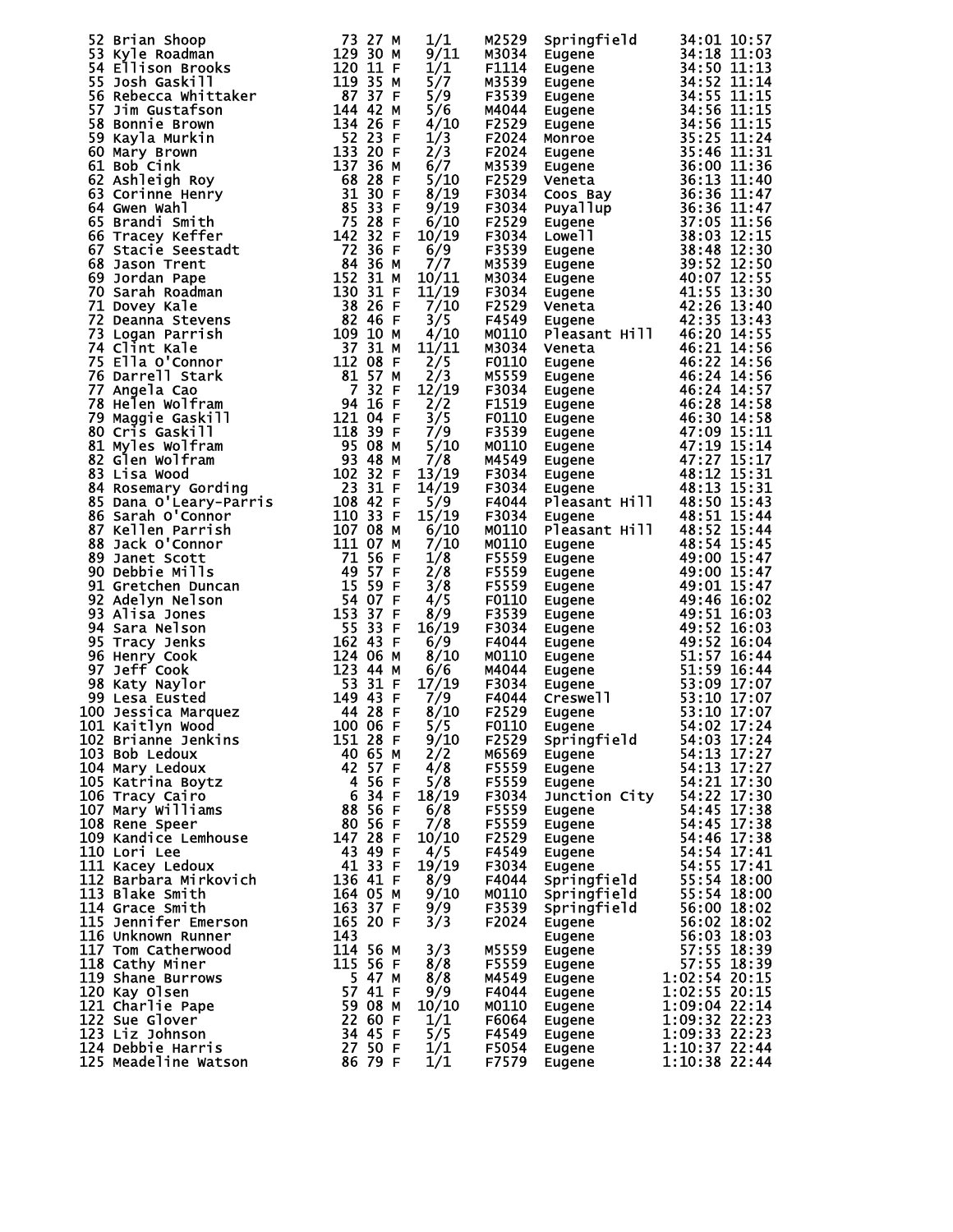## **5K Results By Age Group**

| MALE AGE GROUP: 01 TO 10                     |                      |                |                                          |          |                     |
|----------------------------------------------|----------------------|----------------|------------------------------------------|----------|---------------------|
| 1 Garret Gupta                               | 08                   | 25:45          | 6 Kellen Parrish                         | 08       | 48:52               |
| 2 Ethen Wolf                                 | 09                   | 25:45          | 7 Jack O'Connor                          | 07       | 48:54               |
| 3 Kaiden Ayoma<br>4 Logan Parrish            | 07<br>10             | 32:51<br>46:20 | 8 Henry Cook<br>9 Blake Smith            | 06<br>05 | 51:57<br>55:54      |
| 5 Myles Wolfram                              | 08                   | 47:19          | 10 Charlie Pape                          |          | 08 1:09:04          |
| FEMALE AGE GROUP: 01 TO 10                   |                      |                |                                          |          |                     |
| 1 Sidney Conley                              | 08                   | 30:28          | 4 Adelyn Nelson                          | 07       | 49:46               |
| 2 Ella O'Connor                              | 08                   | 46:22          | 5 Kaitlyn Wood                           | 06       | 54:02               |
| 3 Maggie Gaskill<br>MALE AGE GROUP: 11 TO 14 | 04                   | 46:30          |                                          |          |                     |
| 1 Jack Ferguson                              | 11                   | 31:40          |                                          |          |                     |
| FEMALE AGE GROUP: 11 TO 14                   |                      |                |                                          |          |                     |
| 1 Ellison Brooks                             | 11                   | 34:50          |                                          |          |                     |
| FEMALE AGE GROUP: 15 TO 19                   |                      |                | 2 Helen Wolfram                          | 16       |                     |
| 1 McKenna Wood<br>MALE AGE GROUP: 20 TO 24   | 15                   | 32:51          |                                          |          | 46:28               |
| 1 Kelly Carrier                              | 23                   | 30:50          |                                          |          |                     |
| FEMALE AGE GROUP: 20 TO 24                   |                      |                |                                          |          |                     |
| 1 Kayla Murkin                               | 23                   | 35:25          | 3 Jennifer Emerson                       | 20       | 56:02               |
| 2 Mary Brown<br>MALE AGE GROUP: 25 TO 29     | 20                   | 35:46          |                                          |          |                     |
| 1 Brian Shoop                                | 27                   | 34:01          |                                          |          |                     |
| FEMALE AGE GROUP: 25 TO 29                   |                      |                |                                          |          |                     |
| 1 Kristen Shoop                              | 28                   | 25:27          | 6 Brandi Smith                           | 28       | 37:05               |
| 2 Melinda Cline                              | 29                   | 26:47          | 7 Dovey Kale                             | 26       | 42:26               |
| 3 Jennifer Reiva<br>4 Bonnie Brown           | 27                   | 31:15<br>34:56 | 8 Jessica Marquez                        | 28       | 53:10               |
| 5 Ashleigh Roy                               | 26<br>28             | 36:13          | 9 Brianne Jenkins<br>10 Kandice Lemhouse | 28<br>28 | 54:03<br>54:46      |
| MALE AGE GROUP: 30 TO 34                     |                      |                |                                          |          |                     |
| 1 Joshua Masterson                           | 33                   | 17:44          | 7 Jared Mart                             | 30       | 29:19               |
| 2 Matthew Collins                            | 31                   | 20:39          | 8 Cheran Ganesan                         | 30       | 30:14               |
| 3 Armando Saiz                               | 32<br>$\frac{34}{3}$ | 22:28          | 9 Kyle Roadman                           | 30       | 34:18               |
| 4 Jason Haddy<br>5 Mike Williams             | 34                   | 22:42<br>27:34 | 10 Jordan Pape<br>11 Clint Kale          | 31<br>31 | 40:07<br>46:21      |
| 6 Tim Klein                                  | 31                   | 27:34          |                                          |          |                     |
| FEMALE AGE GROUP: 30 TO 34                   |                      |                |                                          |          |                     |
| 1 Jaina Wiseman                              | 31                   | 26:46          | 11 Sarah Roadman                         | 31       | 41:55               |
| $\overline{\mathbf{c}}$<br>Jennifer Duringer | 34                   | 27:27          | 12 Angela Cao                            | 32       | 46:24               |
| 3 Shannon Williams<br>4 Jamie Haddy          | 31<br>34             | 27:33<br>27:55 | 13 Lisa Wood<br>14 Rosemary Gording      | 32<br>31 | 48:12<br>48:13      |
| 5 Marie Sweeten                              | -31                  | 29:07          | 15 Sarah O'Connor                        | 33       | 48:51               |
| 6 Hannah Alvord                              | 30                   | 29:18          | 16 Sara Nelson                           | 33       | 49:52               |
| 7 Noelle Winterburn                          | 31                   | 32:35          | 17 Katy Naylor                           | 31       | 53:09               |
| 8 Corinne Henry                              | 30                   | 36:36          | 18 Tracy Cairo                           | 34       | 54:22<br>54:55      |
| 9 Gwen Wahl<br>10 Tracey Keffer              | 33<br>32             | 36:36<br>38:03 | 19 Kacey Ledoux                          | 33       |                     |
| MALE AGE GROUP: 35 TO 39                     |                      |                |                                          |          |                     |
| 1 Randy Mitts                                | 36                   | 20:30          | 5 Josh Gaskill                           | 35       | 34:52               |
| 2 Brian Schnoor                              | 37                   | 21:57          | 6 Bob Cink                               | 36       | 36:00               |
| 3 Mark Helfrich<br>4 Kelly Darden            | 37                   | 26:14<br>26:15 | 7 Jason Trent                            | 36       | 39:52               |
| FEMALE AGE GROUP: 35 TO 39                   | 39                   |                |                                          |          |                     |
| 1 Lisa Melton                                | 39                   | 27:27          | 6 Stacie Seestadt                        | 36       | 38:48               |
| 2 Katherine Movalson                         | 37                   | 29:42          | 7 Cris Gaskill                           | 39       | 47:09               |
| 3 Jackie Bernhardt                           | 36                   | 31:22          | 8 Alisa Jones                            | 37       | 49:51               |
| 4 Dawn Roberts<br>5 Rebecca Whittaker        | 37<br>37             | 33:17<br>34:55 | 9 Grace Smith                            | 37       | 56:00               |
| MALE AGE GROUP: 40 TO 44                     |                      |                |                                          |          |                     |
| 1 Steve Carlson                              | 42                   | 22:23          | 4 Michael Ferguson                       | 40       | 31:41               |
| 2 Mark Melton                                | 42                   | 27:29          | 5 Jim Gustafson                          | 42       | 34:56               |
| 3 Bob Clayton                                | 44                   | 29:03          | 6 Jeff Cook                              | 44       | 51:59               |
| FEMALE AGE GROUP: 40 TO 44                   | 40                   | 21:03          |                                          | 43       | 49:52               |
| 1 Carla Spangler<br>2 Cindy Gupta            | 40                   | 26:03          | 6 Tracy Jenks<br>7 Lesa Eusted           | 43       | 53:10               |
| 3 Terri Baker                                | 42                   | 27:23          | 8 Barbara Mirkovich                      | 41       | 55:54               |
| 4 Theresa Loreman                            | 42                   | 31:24          | 9 Kay Olsen                              |          | 41 1:02:55          |
| 5 Dana O'Leary-Parris                        | 42                   | 48:50          |                                          |          |                     |
| MALE AGE GROUP: 45 TO 49<br>1 David Duncan   | 48                   | 22:55          | 5 Ronald Neumann                         | 49       | 29:40               |
| 2 Mike Spangler                              | 45                   | 23:52          | 6 Dale Dick                              | 49       | 30:21               |
| 3 Grant Gording                              | 48                   | 25:01          | <b>7 Glen Wolfram</b>                    | 48       | 47:27               |
| 4 Jeff Wood                                  | 46                   | 26:48          | 8 Shane Burrows                          |          | 47 1:02:54          |
| FEMALE AGE GROUP: 45 TO 49                   |                      |                |                                          |          |                     |
| 1 Teresa McFerran<br>2 Pamela Duncan         | 47<br>48             | 24:18<br>28:18 | 4 Lori Lee<br>5 Liz Johnson              | 49       | 54:54<br>45 1:09:33 |
| 3 Deanna Stevens                             | 46                   | 42:35          |                                          |          |                     |
| FEMALE AGE GROUP: 50 TO 54                   |                      |                |                                          |          |                     |
| 1 Debbie Harris                              |                      | 50 1:10:37     |                                          |          |                     |